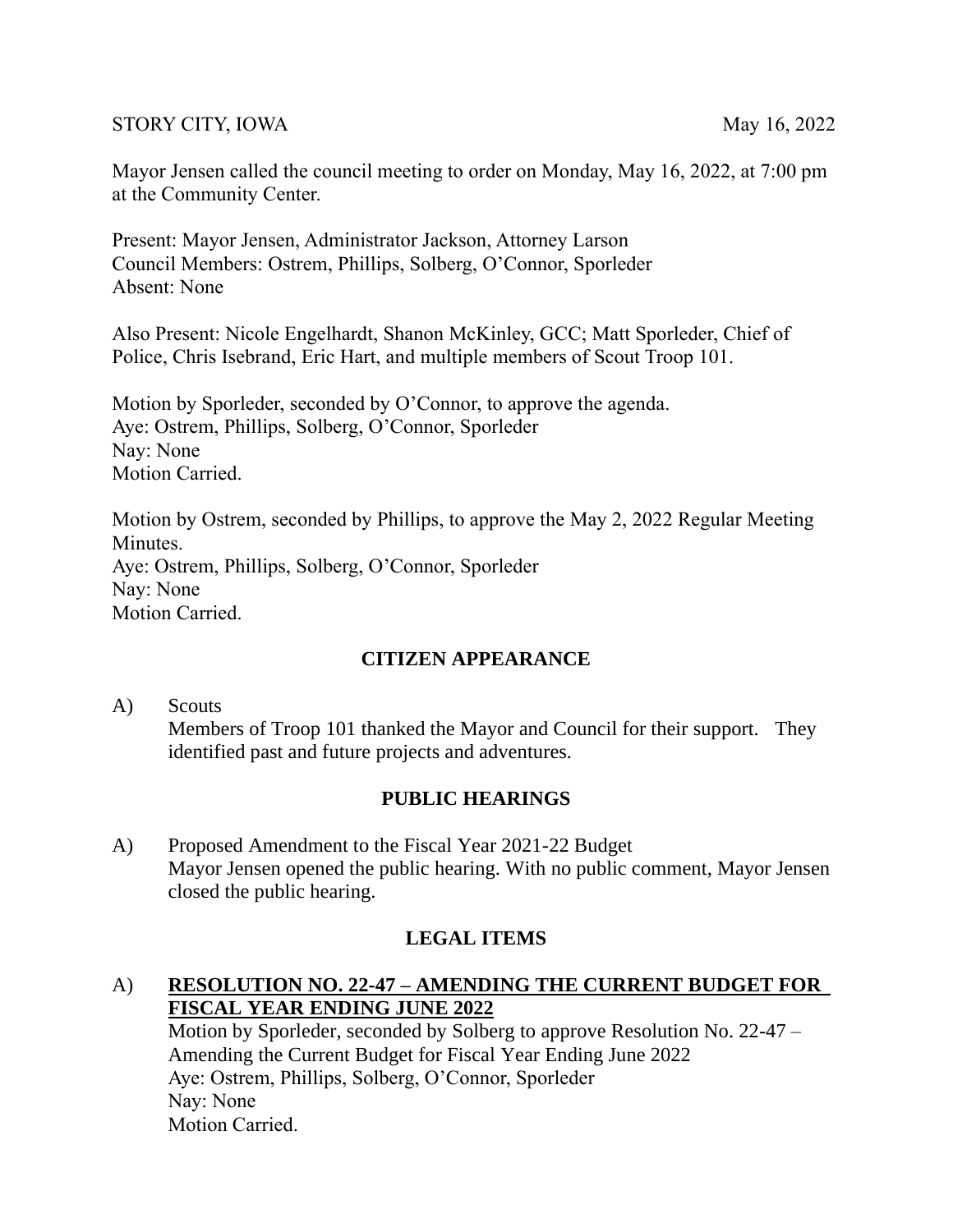#### B) **RESOLUTION NO. 22-48 – APPROVING SOUTH SKUNK RIVER WATER TRAIL MEMORANDUM OF AGREEMENT**

Motion by Ostrem, seconded by O'Connor, to approve Resolution No. 22-48 – Approving South Skunk River Water Trail Memorandum of Agreement Aye: Ostrem, Phillips, Solberg, O'Connor, Sporleder Nay: None Motion Carried.

### C) **ORDINANCE NO. 324 – AMENDING CHAPTER 69 OF THE CODE OF ORDINANCES OF THE CITY OF STORY CITY, IOWA TO ESTABLISH A NEW LOCATION WHERE PARKING IS PROHIBITED, FINAL READING**

Motion by Phillips, seconded by Ostrem, to approve Ordinance No. 324 – Amending Chapter 69 of the Code of Ordinances of the City of Story City, Iowa to Establish a New Location Where Parking is Prohibited, Final Reading Aye: Ostrem, Phillips, Solberg, O'Connor, Sporleder Nay: None Motion Carried.

### D) **ORDINANCE NO. 325 – AMENDING CHAPTER 69 OF THE CODE OF ORDINANCES OF THE CITY OF STORY CITY, IOWA TO LIMIT HOURS OF PARKING, FINAL READING**

Request by CM Solberg to place the item on the agenda again in 6 months to review. Motion by O'Connor, seconded by Phillips, to approve Ordinance No. 325 – Amending Chapter 69 of the Code of Ordinances of the City of Story City, Iowa to Limit Hours of Parking, Final Reading Aye: Ostrem, Phillips, Solberg, O'Connor, Sporleder Nay: None

Motion Carried.

# **ADMINISTRATIVE ITEMS**

A) City Hall Renovations Project:

1. Approve Construction Pay Application No. 2 2. Approve Change Order No. 2 Motion by Solberg, seconded by Sporleder, to approve Construction Pay Application No. 2 for \$66,421.06 and Change Order No. 2 for \$6551.34. Aye: Ostrem, Phillips, Solberg, O'Connor, Sporleder Nay: None Motion Carried.

#### **PERMITS**

A) Liquor: 1. Los Altos – 1520 Broad St